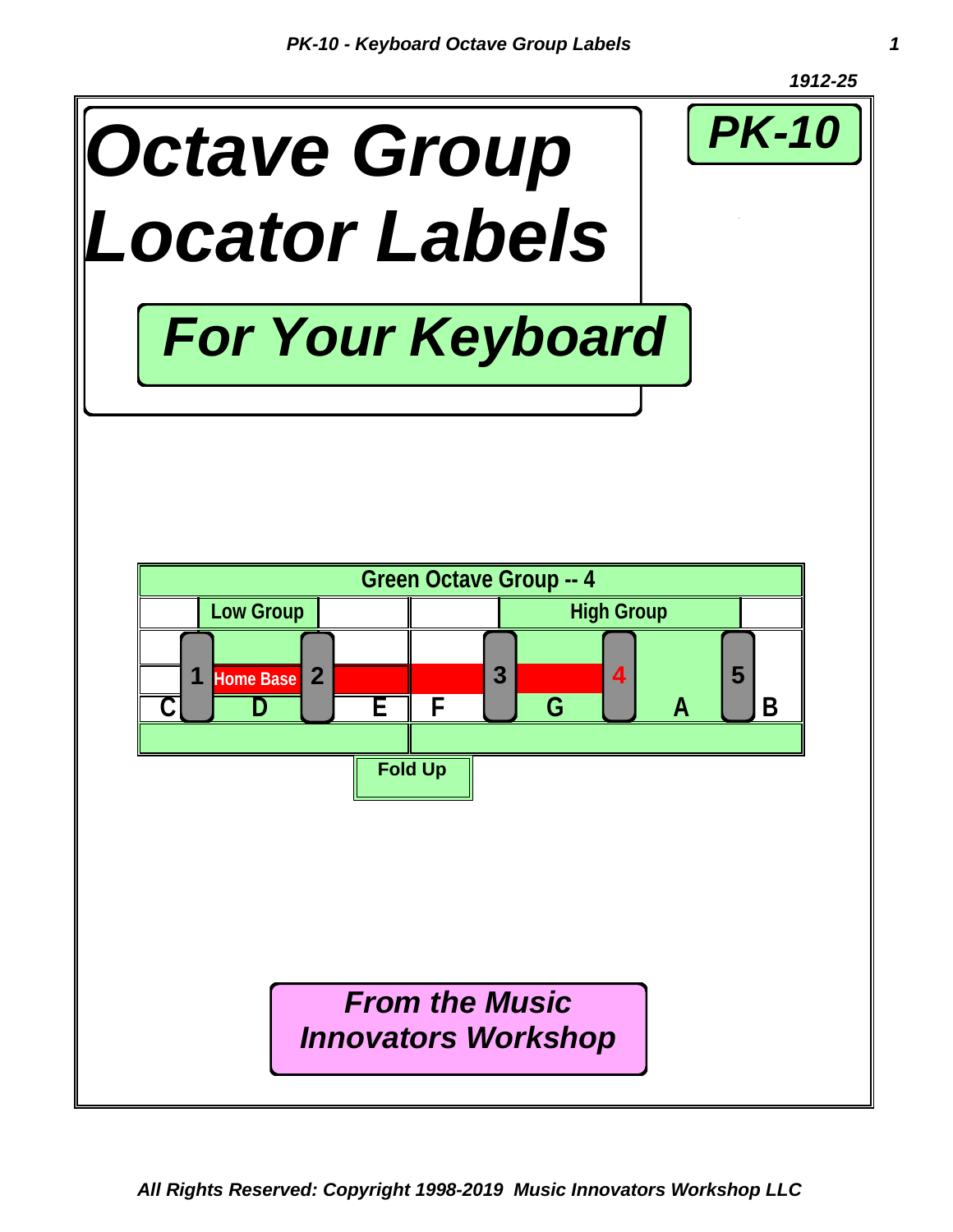#### *About the Octave Group Locator Labels*

*These labels are designed make it easy for you to identify each OCTAVE GROUP and its subgroups on your keyboard. The labels are to be cut out and placed directly on your keyboard behind the black keys to identify by location and color, each of the 7 octave groups on your piano. Each label shows the locations of the subgroups of the octave group, the LOW GROUP on the left and the HIGH GROUP on the right. The labels also identify each key by its letter name or address. Smaller keyboards may use fewer than the seven labels provided.*

*The labels stand up behind the black keys, in the slot/groove/crack between the black keys and the upright part of the keyboard just behind them. Most of the time, they will stay in place without getting in your way. You can leave them there as long as they remain helpful. Eventually, you will have no need for them.*

*IMPORTANT! - To work properly, these labels must FIT your keyboard. They need to be printed so that their width exactly matches the keys on the keyboard. They must be placed so that the 5 black key images on each label fall directly behind the 5 black keys of each octave group on the keyboard. The fold up tag at the bottom of eacch label will fall between black keys 2 and 3. Full-size printing will size the labels to fit a standard keyboard. If they do not fit, you will need to resize the printing of the labels so that when placed on the keyboard, the images of the black keys line up with the black keys on the keyboard.*

*The label that you will refer to most is the green one that you place in the center of the keyboard. It marks the location of Middle C. Place the rest of the labels on either side of the green one in the order that they belong, using the numbers on the labels to guide you. The label numbered 1 should be placed at the far left of the keyboard, and the rest of them in order by number to the right of it.*

*If you have a keyboard with less than 7 octave groups, just start by placing the green label in the middle octave of your keyboard. Then place the other labels that your keyboard requires on either side of it, in order with the lowest number at the left.*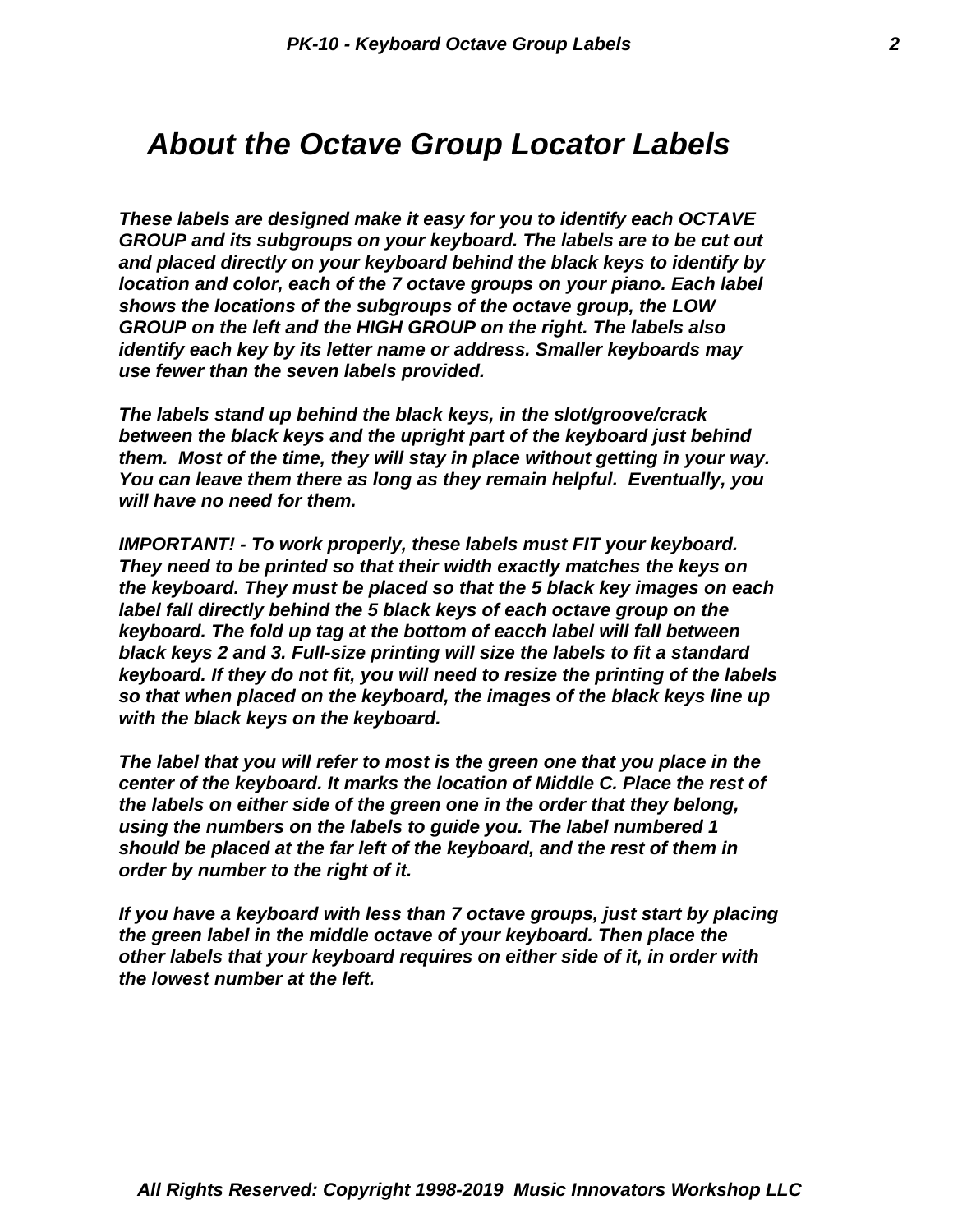# *Octave Group Locator Labels*



*Cut away the grayed border.*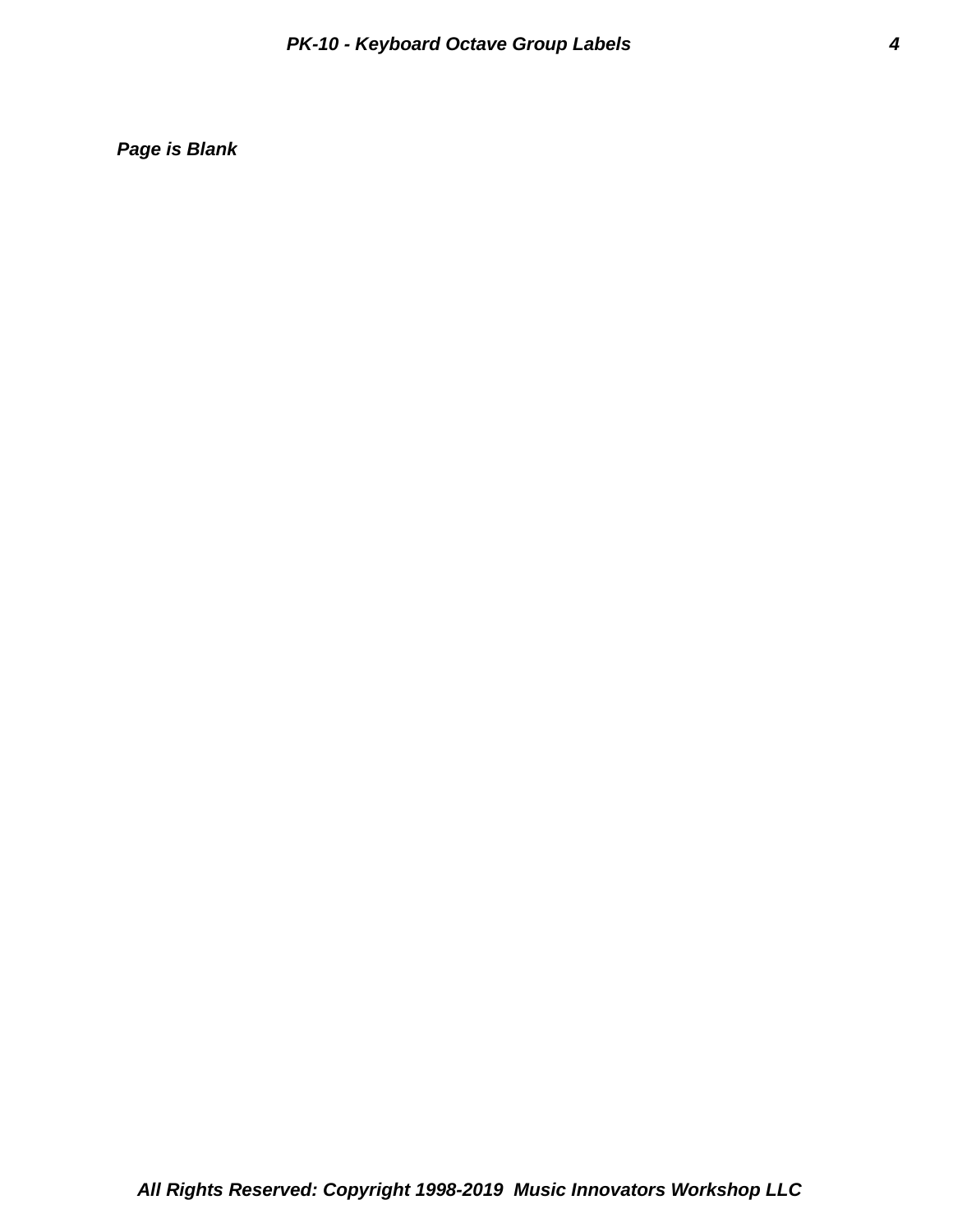## *Octave Group Locator*



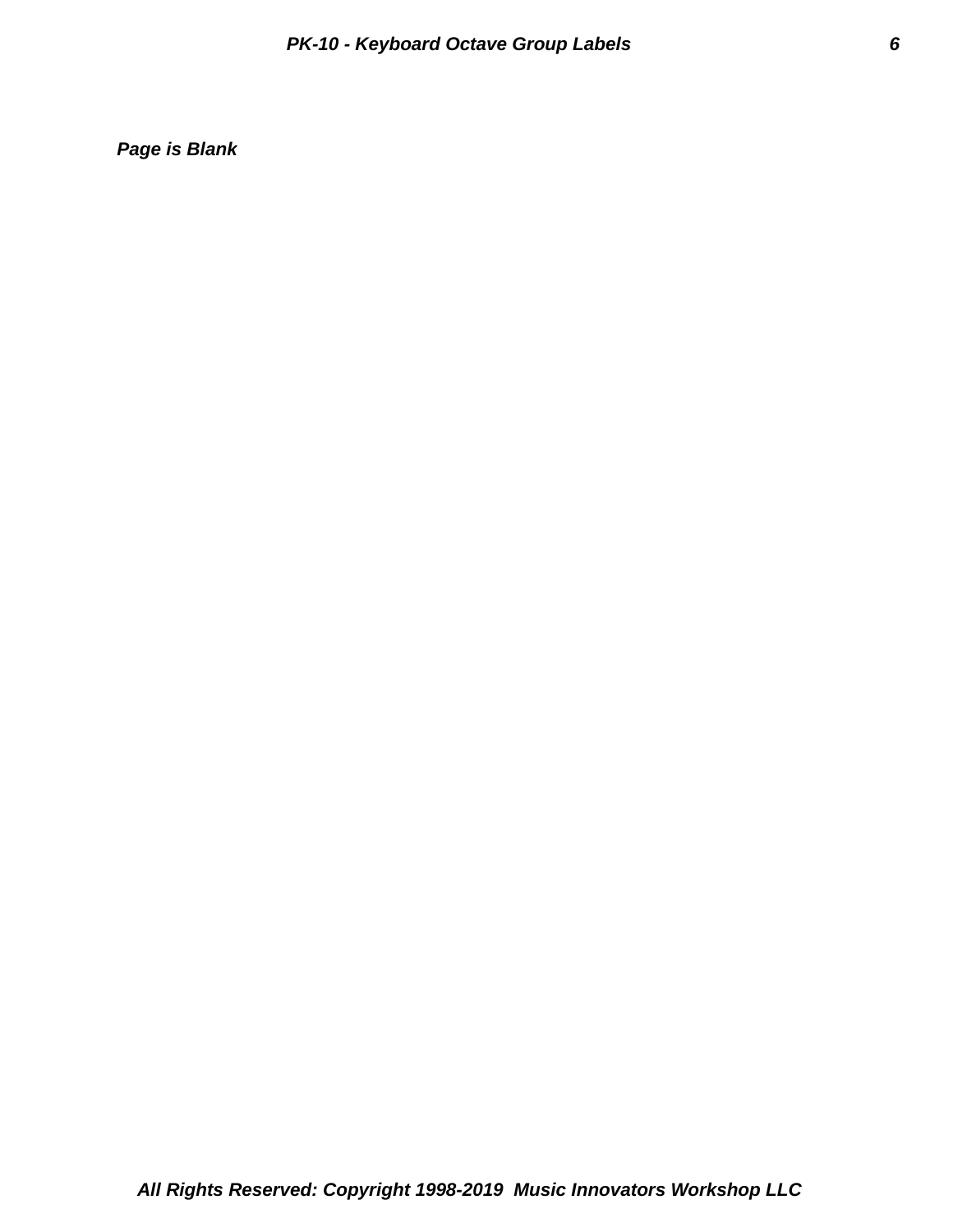## *Octave Group Locator*